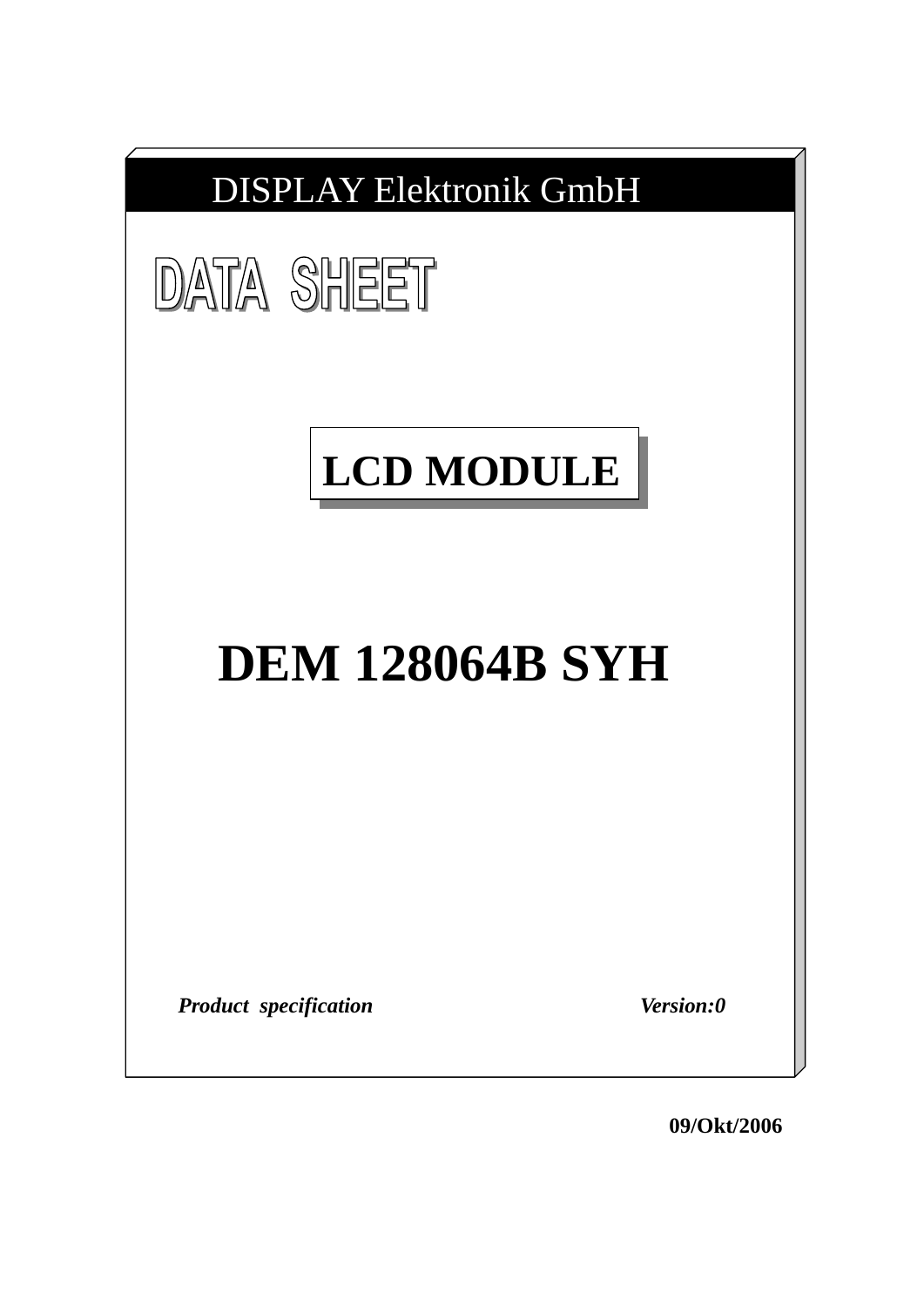## GENERAL SPECIFICATION

# MODULE NO. : DEM 128064B SYH

CUSTOMER P/N

| <b>VERSION NO.</b> | <b>CHANGE DESCRIPTION</b> | <b>DATE</b> |
|--------------------|---------------------------|-------------|
| $\boldsymbol{0}$   | ORIGINAL VERSION          | 05/07/2006  |
|                    |                           |             |
|                    |                           |             |
|                    |                           |             |
|                    |                           |             |
|                    |                           |             |
|                    |                           |             |
|                    |                           |             |
|                    |                           |             |
|                    |                           |             |
|                    |                           |             |
|                    |                           |             |
|                    |                           |             |
|                    |                           |             |

### PREPARED BY : HZZ DATE: 05/07/2006

APPROVED BY: MH DATE: 09/10/2006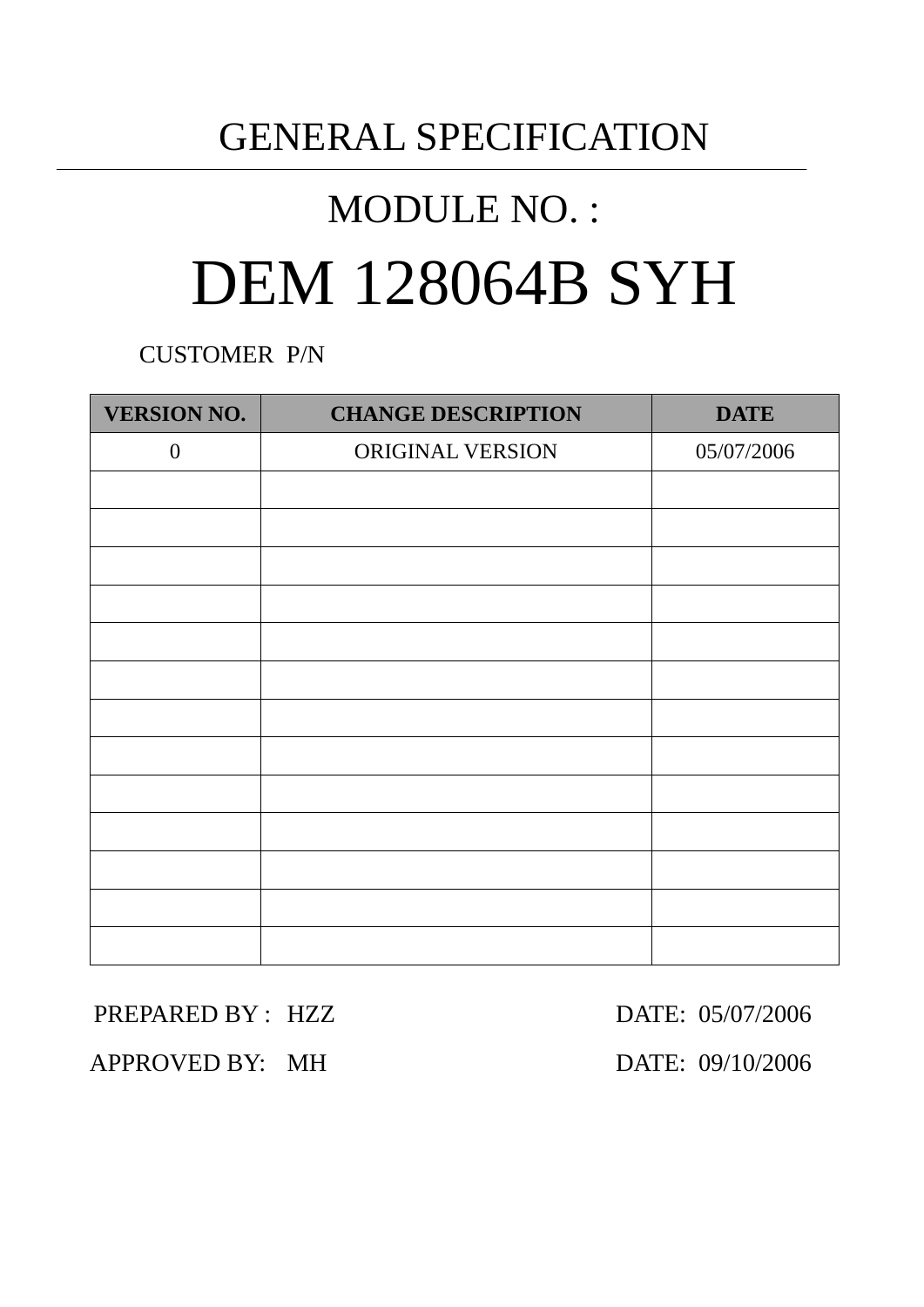**DEM 128064B SYH** 

### **CONTENTS**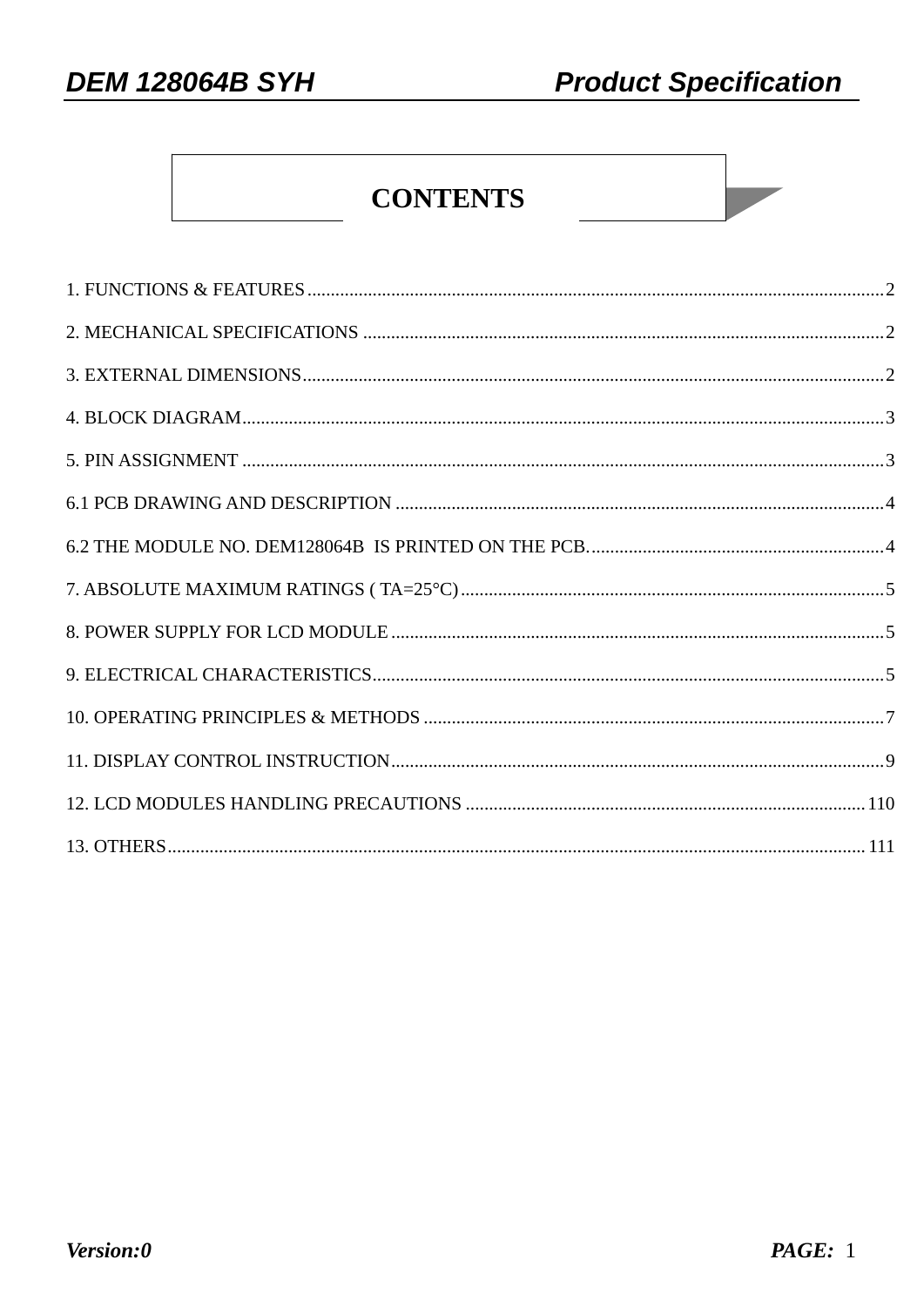### **1. FUNCTIONS & FEATURES**

| <b>MODULE</b>                          | <b>LCD TYPE</b>                                  |
|----------------------------------------|--------------------------------------------------|
| <b>DEM 128064B SYH</b>                 | <b>STN Yellow Green Reflective Positive Mode</b> |
|                                        |                                                  |
| Viewing Direction                      | $:6$ o'clock                                     |
| Driving Scheme                         | : $1/64$ Duty Cycle, $1/9$ Bias                  |
| Power Supply Voltage                   | $: 5.0$ Volt (typ.)                              |
| $V_{LCD}$ Adjustable For Best Contrast | : $12.9 \sim 13.5$ Volt (typ.)                   |
| Display Format                         | $: 128 \times 64$ Dots                           |
| Interface RAM                          | $: 512$ bytes (4096 bits)                        |
| Interface                              | : 8 bit parallel display data from MPU           |
| <b>Operating Temperature</b>           | : $-20\degree C$ $+70\degree C$                  |
| <b>Storage Temperature</b>             | $: -30^{\circ}$ C $ + 80^{\circ}$ C              |

 $\bullet$ 

### **2. MECHANICAL SPECIFICATIONS**

- Module Size  $: 75.0 \times 52.7 \times 9.6 \text{ (max.)}$
- Viewing Area : 60.0 x 32.6 mm
- 
- 

- $\bullet$  Dot Size : 0.40 x 0.40 mm
- $\bullet$  Dot Pitch : 0.43 x 0.43 mm

### **3. EXTERNAL DIMENSIONS**



UNLISTED TOLERANDE IS ±0.5 THE MATERIAL IS LEAD-FREE.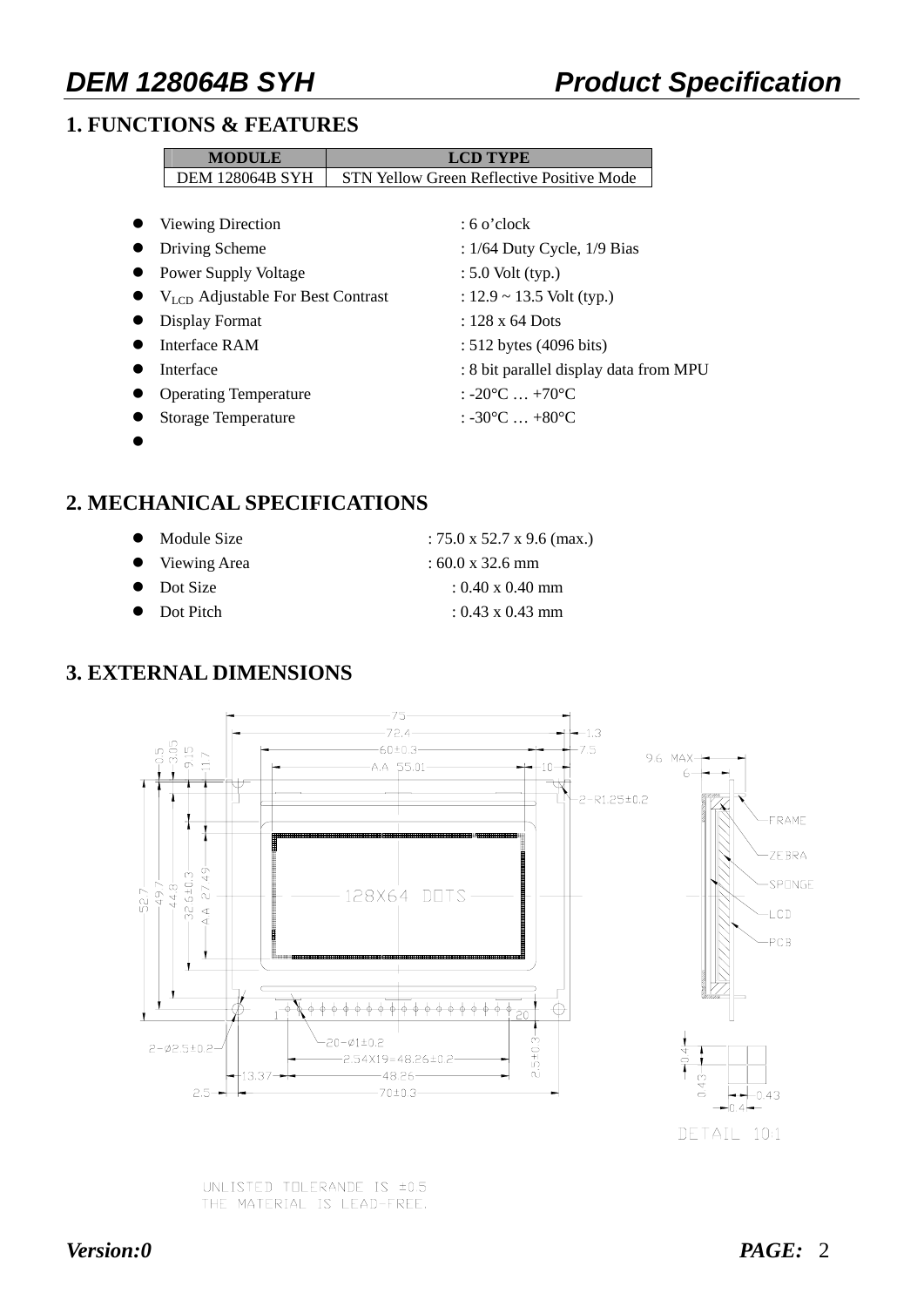### **4. BLOCK DIAGRAM**



### **5. PIN ASSIGNMENT**

| Pin No.         | <b>Symbol</b>   | <b>Function</b>                              |  |  |  |  |
|-----------------|-----------------|----------------------------------------------|--|--|--|--|
|                 | V <sub>DD</sub> | POWER SUPPLY FOR LOGIC CIRCUIT               |  |  |  |  |
| $\overline{2}$  | Vss             | <b>GND</b>                                   |  |  |  |  |
| 3               | V <sub>0</sub>  | OPERATING VOLTAGE FOR LCD DRIVING            |  |  |  |  |
| 4               | DB <sub>0</sub> |                                              |  |  |  |  |
| 5               | DB1             |                                              |  |  |  |  |
| 6               | DB <sub>2</sub> |                                              |  |  |  |  |
| $\overline{7}$  | DB <sub>3</sub> | DATE BUS.                                    |  |  |  |  |
| 8               | DB4             | Three state I/O port.                        |  |  |  |  |
| 9               | DB <sub>5</sub> |                                              |  |  |  |  |
| 10              | DB <sub>6</sub> |                                              |  |  |  |  |
| 11              | DB7             |                                              |  |  |  |  |
| 12 <sub>2</sub> | CS <sub>1</sub> | Chip select signal for IC1                   |  |  |  |  |
| 13              | CS <sub>2</sub> | Chip select signal for IC2                   |  |  |  |  |
| 14              | /RST            | Reset                                        |  |  |  |  |
|                 |                 | H: DATA READ (LCM $\rightarrow$ MPU)         |  |  |  |  |
| 15              | R/W             | L: DATA WRITE (LCM $\rightarrow$ MPU)        |  |  |  |  |
| 16              | D/I             | H:DATA INPUT;L:INSTRUCTION CODE INPUT        |  |  |  |  |
| 17              | E               | enable                                       |  |  |  |  |
| 18              | <b>VEE</b>      | POWER SUPPLY FOR LCD DRIVING                 |  |  |  |  |
| 19              | $LED + (A)$     |                                              |  |  |  |  |
| 20              | $LED - (K)$     | Please refer to 6.1 drawing and description. |  |  |  |  |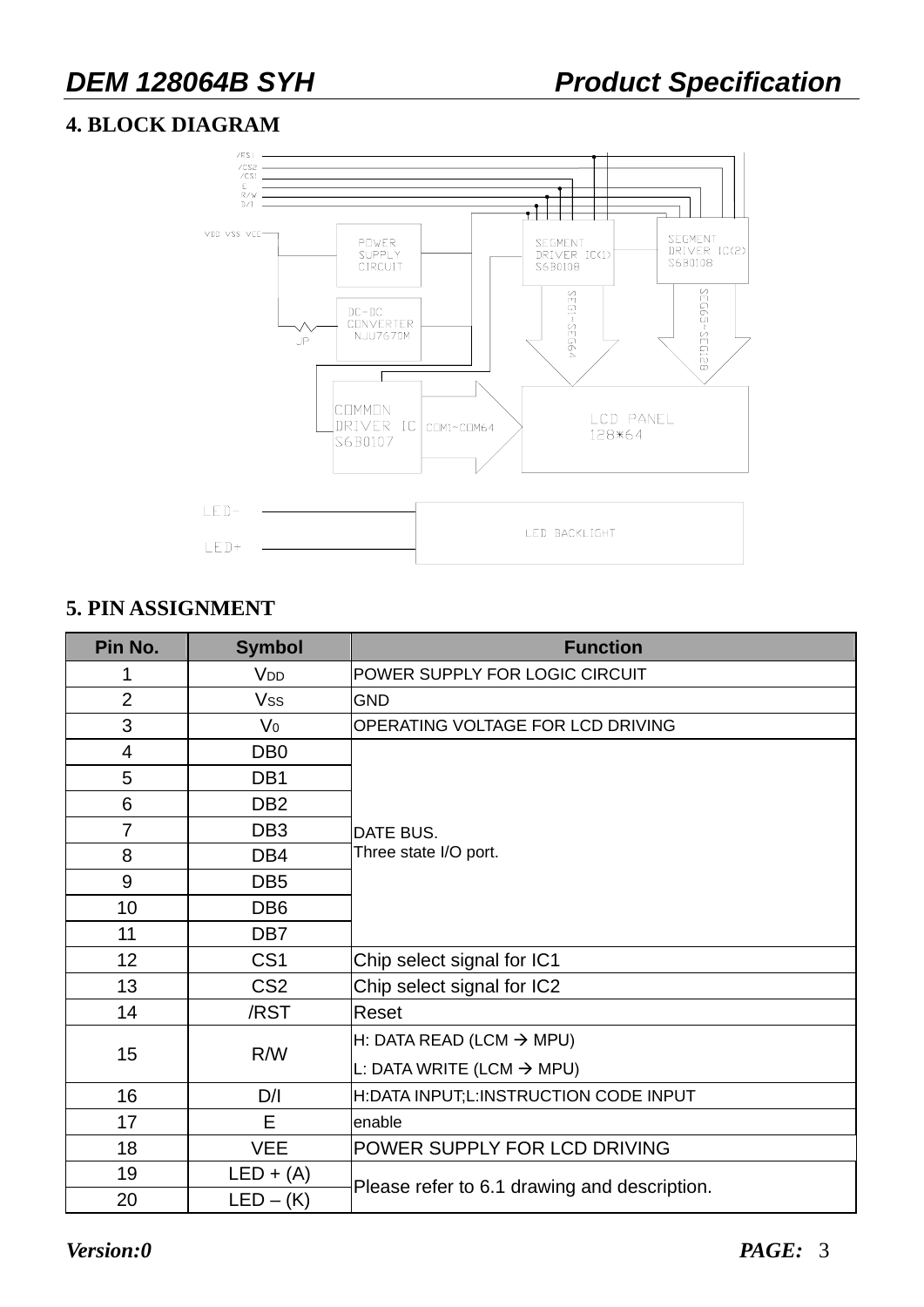### **6.1 PCB DRAWING AND DESCRIPTION**



**Note: In application module,J2=J3=J4=J5=J6=open and J1=closed** 

**6.2 The module number DEM128064B is printed on the PCB.** 

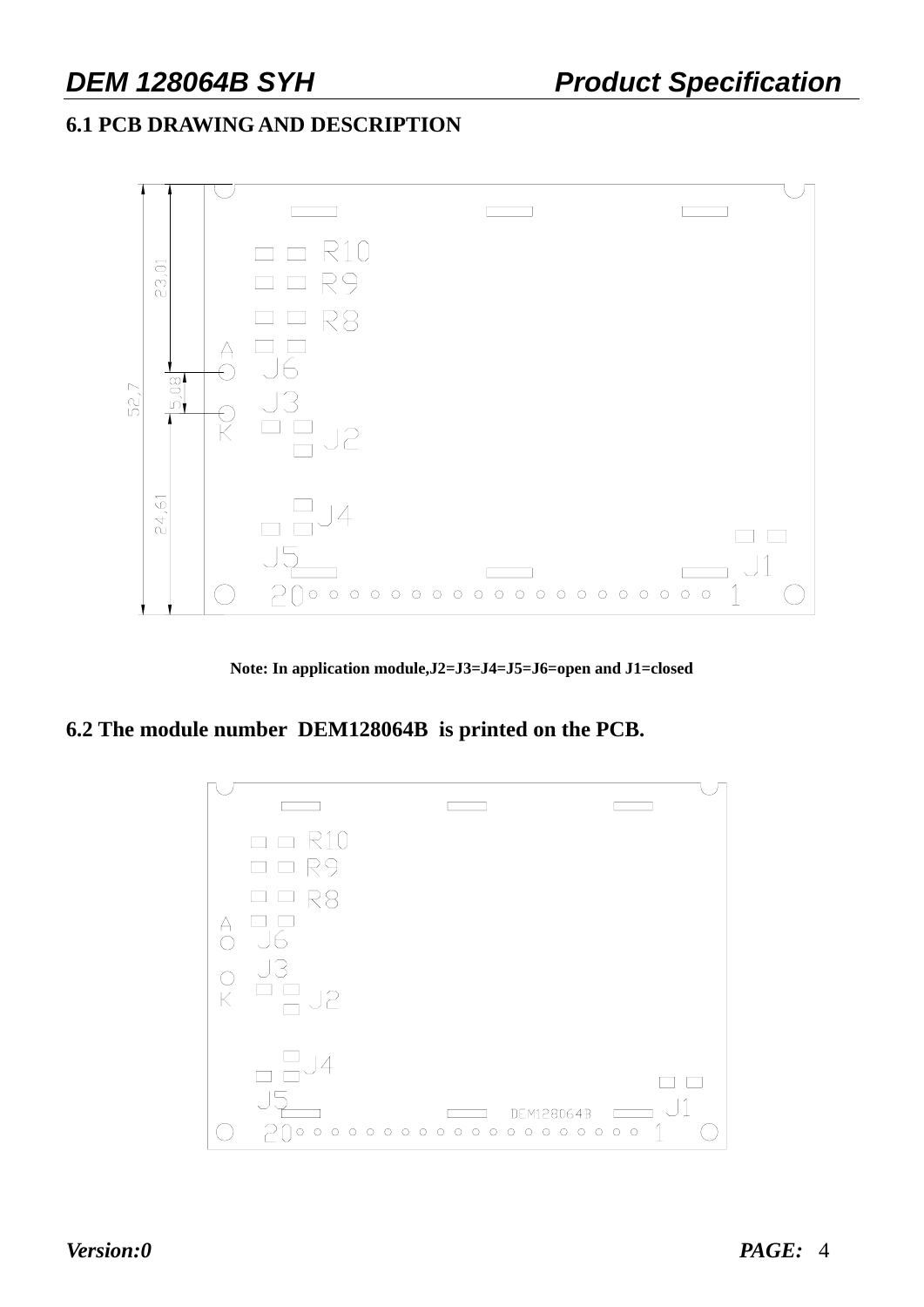### **7. ABSOLUTE MAXIMUM RATINGS ( Ta=25°C)**

| <b>ITEM</b>                                                                 | <b>SYMBOL</b>             | MIN.         | TYP. | MAX.     | <b>UNIT</b>     |
|-----------------------------------------------------------------------------|---------------------------|--------------|------|----------|-----------------|
| <b>OPERATIONG TEMPERATURE</b>                                               | $T_{OP}$                  | $-20$        |      | $+70$    | $\rm ^{\circ}C$ |
| <b>STORAGE TEMPERATURE</b>                                                  | $\mathrm{T_{ST}}$         | $-30$        |      | $+80$    | $\rm ^{\circ}C$ |
| <b>INPUT VOLTAGE</b>                                                        | $V_I$                     | $\rm V_{SS}$ |      | $V_{DD}$ |                 |
| SUPPLY VOLTAGE FORLOGIC                                                     | $\rm V_{DD^+}\, V_{SS^-}$ | $-0.3$       |      | 7.0      | V               |
| SUPPLY VOLTAGE FOR LCD                                                      | $V_{DD}$ - $V_0$          | $-0.3$       |      | 19.0     |                 |
| <b>STATIC ELECTRICITY</b><br>Be sure that you are grounded when handing LCM |                           |              |      |          |                 |

### **8. POWER SUPPLY FOR LCD MODULE**

### **8.1 External power supply circuit 8.2 Internal power supply circuit**





VDD-V0(V<sub>LCD</sub>):LCD Driving voltage VDD-V0(V<sub>LCD</sub>):LCD Driving voltage

### **9. ELECTRICAL CHARACTERISTICS**

### **9-1 DC Characteristics (VDD = +5** ± **10% Vss = 0V, Ta = -20 ~ +70°C)**

| Item                      | Symbol           |            | <b>Standard Value</b> |                | <b>Test</b>     | Unit        |
|---------------------------|------------------|------------|-----------------------|----------------|-----------------|-------------|
|                           |                  | <b>MIN</b> | <b>TYP</b>            | <b>MAX</b>     | Condition       |             |
| Supply current for logic  | $\rm V_{DD}$     | 4.5        | 5.0                   | 5.5            |                 | V           |
| Supply current for logic  | $_{\text{LDD}}$  |            | 2.62                  | $\overline{4}$ |                 | mA          |
|                           |                  | 13.4       | 14.1                  | 14.8           | $-20^{\circ}$ C |             |
| operating Voltage for LCD | $V_{DD}$ - $V_0$ | 12.2       | 12.9                  | 13.6           | $25^{\circ}$ C  | $\mathbf V$ |
|                           |                  | 11.0       | 11.7                  | 12.4           | $70^{\circ}$ C  |             |

### **9-2 MPU Interface**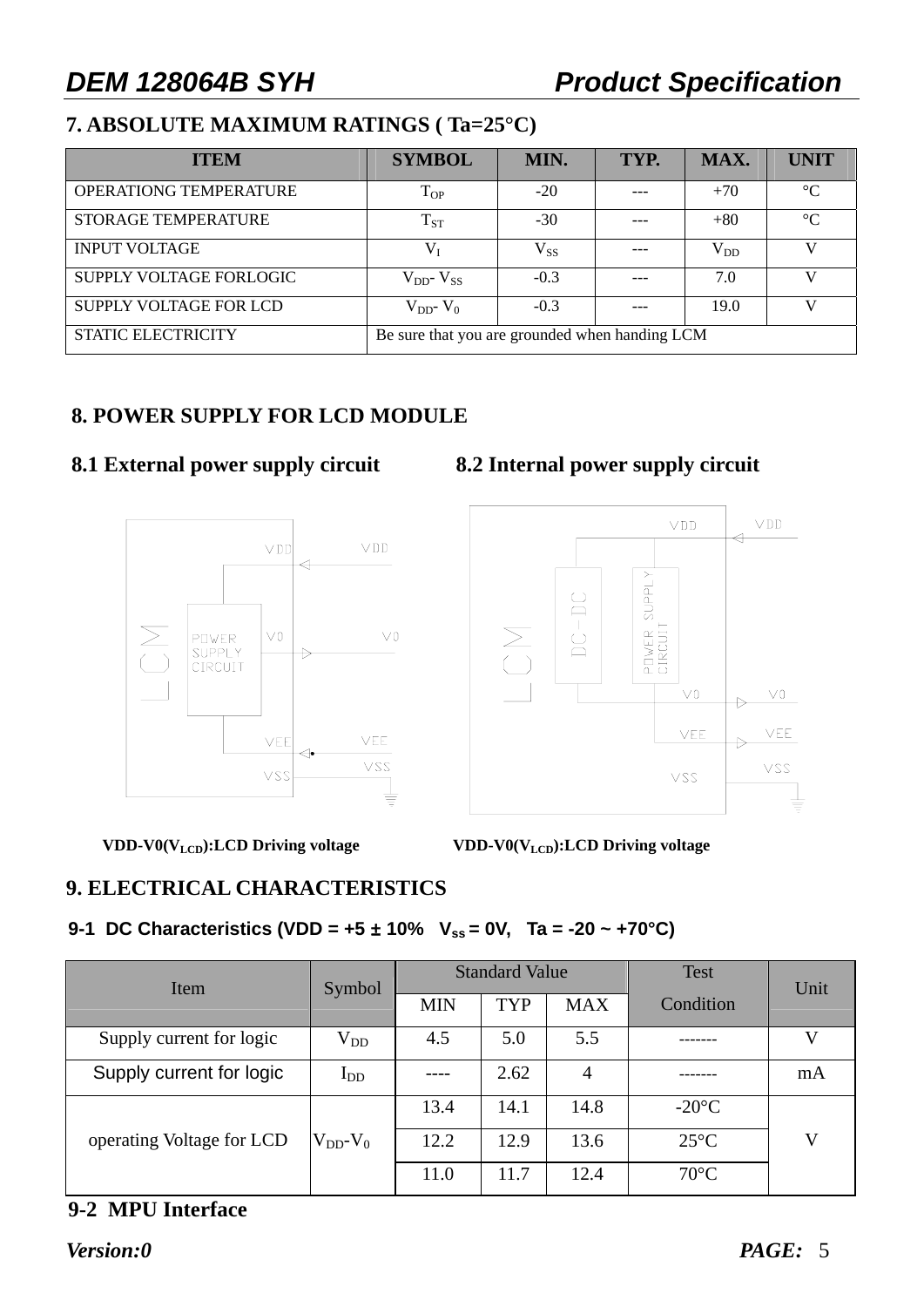### *DEM 128064B SYH Product Specification*

| <b>Characteristic</b>  | <b>Symbol</b>    | <b>Min</b>               | <b>Typ</b> | <b>Max</b>               | <b>Unit</b> |
|------------------------|------------------|--------------------------|------------|--------------------------|-------------|
| E Cycle                | $t_{\rm C}$      | 1000                     |            |                          | ns          |
| E Rise                 | $t_{\mathsf{R}}$ |                          |            | 25                       | ns          |
| E Fall                 | $t_{\mathsf{F}}$ |                          |            | 25                       | ns          |
| E High Level Width     | $t_{WH}$         | 450                      |            | $\overline{\phantom{a}}$ | ns          |
| E-Low Level Width      | $t_{WL}$         | 450                      |            |                          | ns          |
| Address Set-Up Time    | $t_{ASU}$        | 140                      |            |                          | ns          |
| Address Hold Time      | $t_{AH}$         | 10                       |            | -                        | ns          |
| Data Delay Time        | $t_{\text{D}}$   | $\overline{\phantom{a}}$ |            | 320                      | ns          |
| Data Set-Up Time       | $t_{DSU}$        | 200                      |            | $\overline{\phantom{a}}$ | ns          |
| Data Hold Time (Write) | $t_{DHW}$        | 10                       |            | $\overline{\phantom{a}}$ | ns          |
| Data Hold Time (Read)  | $t_{\rm DHR}$    | 20                       |            |                          | ns          |



MPU Write timing



MPU Read timing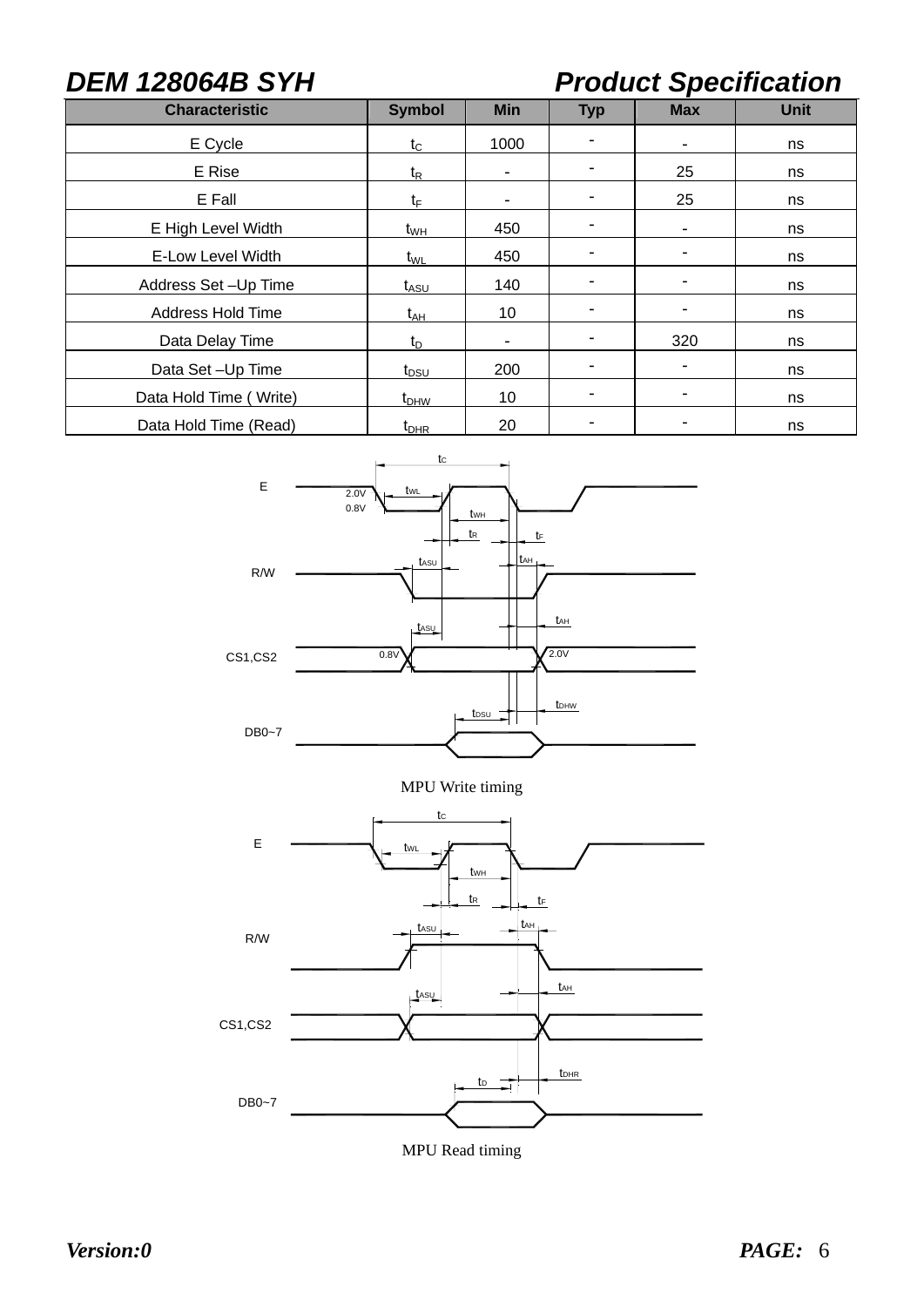### **10. OPERATING PRINCIPLES & METHODS**

### **10-1. I/O Buffer**

Input buffer controls the status between the enable the and disable of chip. Unless the CS1 to CS2 is in active mode. Input or output of data and instruction does not execute. Therefore internal stade is not change.

Bust RSTB and ADC can operate regardless CS1-CS2.

### **10-2. Input register**

Input register is provided to interface with MPU which is different operating frequency. Input register stores the data temporarily before writing it into display RAM. When CS1 to CS2 are in the active mode, R/W and RS select the input register. The data from MPU is written into input register. Then Writing it into display RAM. Data latched for the E signal and write automatically into the display data RAM by internal operation.

### **10-3. Output register**

Output register stores the data temporarily from display data RAM when CS1 and CS2 are in active mode and R/W and RS=H, stored data in display data RAM is latched in output register. When CS1 to CS2 are in the active mode and R/W=H, RS=L, status data (busy check) can read out. To read the contents of display data RAM, twice access of read instruction needed. In first access, data in display data RAM is latched into output register. In second access, MPU can read data which is latched. That is , to read the data in display data RAM, it needs dummy read. But staus read is not read needed dummy.

| <b>RS</b> | R/W | Function                                                 |
|-----------|-----|----------------------------------------------------------|
|           |     | Instruction                                              |
|           | H   | Status read (busy check)                                 |
| H         |     | Data write (from input read register to display data RAM |
|           | H   | Data read (from display data RAM to output register)     |

### **10-4. Reset**

The system can be initialized by setting RSTB terminal at low level when turning power on receiving instruction from RAM. When RSTB becomes low, following procedure is occurred.

### 1. Display off

2. Display start line register become set by 0. (Z-address 0)

 While RSTB is low, No instruction except status read can be accepted. Therefore, execute other instructions after making sure than DB4=0 (clear RSTB) and DB7=0 (ready) by status read instruction. The conditions of power supply data initial power up are shown in table 1.

|                                          | . |  |
|------------------------------------------|---|--|
| Table 1. Power Supply Initial Conditions |   |  |

| <b>Item</b> | <b>Symb</b>          | Min. | Typ. | Max. | Unit |
|-------------|----------------------|------|------|------|------|
| Reset time  | m<br>1 <sub>RS</sub> |      |      | -    | us   |
| Rise time   | $\iota_{R}$          | -    |      | 200  | us   |

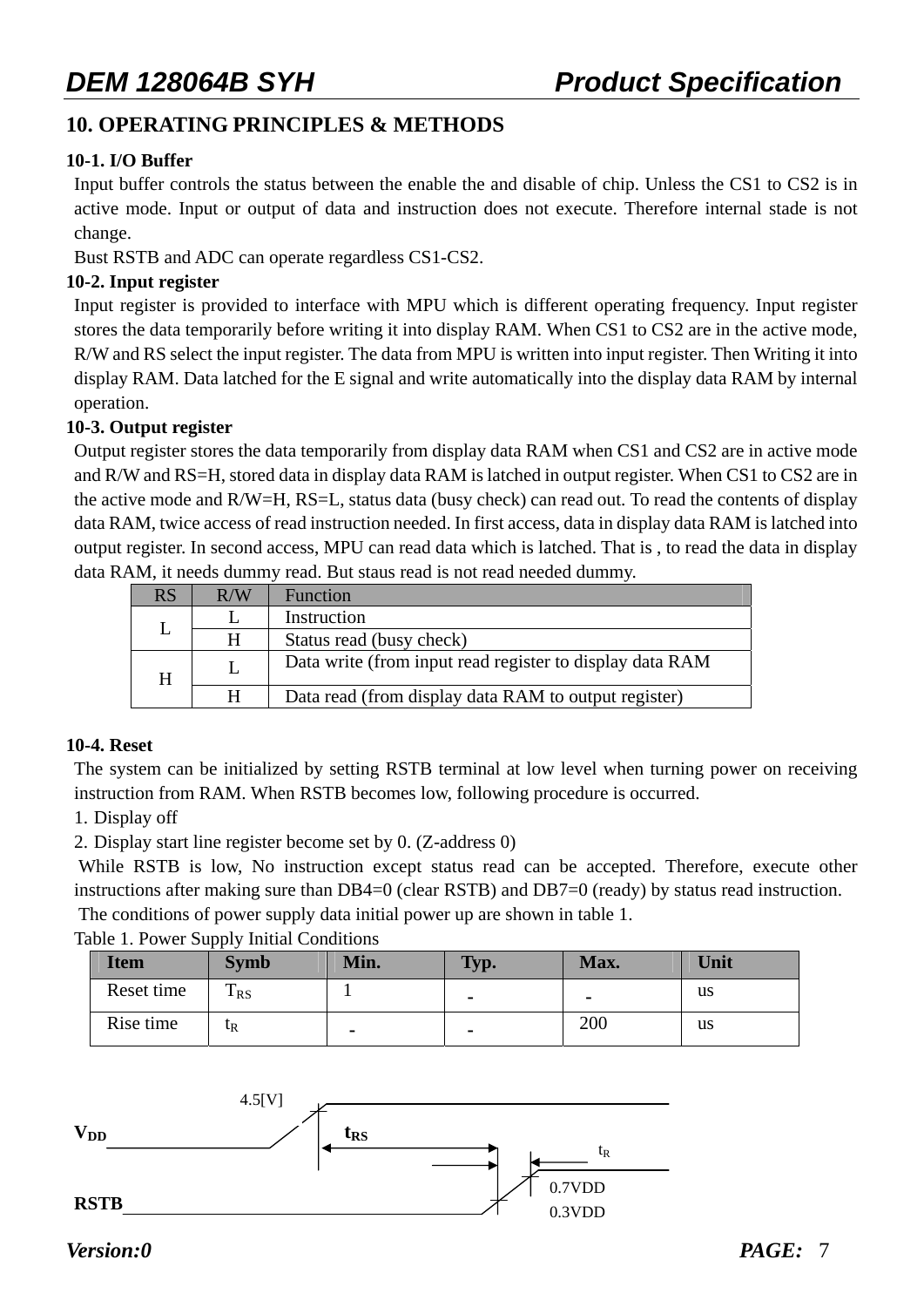### **10-5. Busy flag**

Busy flay indicates that S6B0108 is operating or on operating. When busy flag is high,S6B0108 is internal operating. When busy flag is low, S6B0108 can accept the data or instruction.

DB7 indicates busy flag of the S6B0108.



### **10-6. Display ON/OFF Flip-Flop**

The display on/off flip-flop makes on/off the liquid crystal display. When flip-flop is reset (logical low). selective voltage or non selective voltage appears on segment output terminals. When flip-flop is set (logic high), non selective voltage appears on segment output terminals regardless of display RAM data. The display on/off flip-flop can changes status by instruction. The display data at all segment disappear while RSTB is low. The status of the flip-flop is output to DB5 by status read instruction.

### **10-7. X Page Register**

X page register designates pages of the internal display data RAM.

Count function is not available. An adders is set by instruction.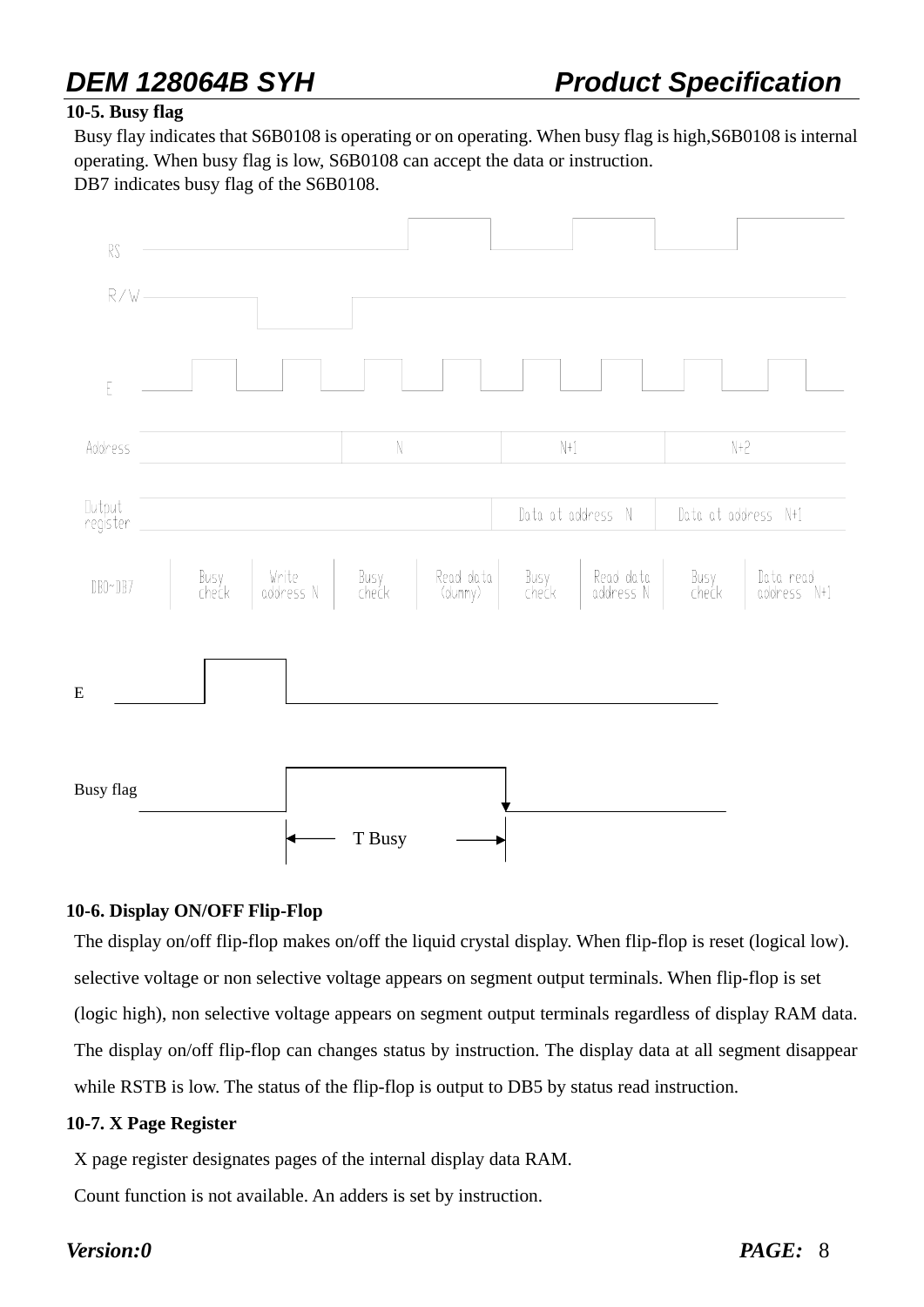### **10-8. Y address counter**

Y address counter designates address of the internal data RAM. An address is set by instruction and is increased by 1 automatically by read or write operations of display data.

### **10-9. Display Data RAM**

Display Data RAM stores a display data for liquid crystal display. To indicate on state dot matrix of liquid crystal display, write data 1. The other way , off state, writes 0.

### **10-10. Display Start Line Register**

The display start line register indicates of display data RAM to display top liquid crystal display. Bit data (DB<0:5>) of the display start line set instruction is latched in display start line register. Latched data is transferred to the Z address counter while FRM is high, presetting the Z address counter. It is used for scrolling of the liquid crystal display screen.

### **11. DISPLAY CONTROL INSTRUCTION**

The display control instructions the internal state of the S6B0108. Instruction is received from MPU to S6B0108 for the display control. The following table shows various instructions.

| <b>Instruction</b> | <b>RS</b>      | R/W | D <sub>B7</sub>   | D <sub>B6</sub> | D <sub>B5</sub> | D <sub>B4</sub>    | DB <sub>3</sub>                 | D <sub>B</sub> 2 | D <sub>B1</sub> | DB <sub>0</sub> | <b>Function</b>                         |
|--------------------|----------------|-----|-------------------|-----------------|-----------------|--------------------|---------------------------------|------------------|-----------------|-----------------|-----------------------------------------|
| Display            | L              | L   | L                 | L               | H               | H                  |                                 | H                | H               | L/H             | Controls the                            |
| ON/OFF             |                |     |                   |                 |                 |                    |                                 |                  |                 |                 | display on or off. Internal             |
|                    |                |     |                   |                 |                 |                    |                                 |                  |                 |                 | status and display RAM                  |
|                    |                |     |                   |                 |                 |                    |                                 |                  |                 |                 | data is not affected.                   |
|                    |                |     |                   |                 |                 |                    |                                 |                  |                 |                 | L: OFF, H: ON                           |
| <b>Set Address</b> | $\mathbf{I}$ . | L   | L                 | H               |                 | Y address $(0-63)$ |                                 |                  |                 |                 | Sets the Y address                      |
| (Y address)        |                |     |                   |                 |                 |                    |                                 |                  |                 |                 | in the Y address counter.               |
| Set Page           | L              | L   | H                 | L               | H               | H                  | H                               | Page $(0-7)$     |                 |                 | Sets the X address                      |
| $(X$ address)      |                |     |                   |                 |                 |                    |                                 |                  |                 |                 | At the X address counter                |
| Display Start      | L              | L   | H                 | H               |                 |                    | Display start line $(0\neg 63)$ |                  |                 |                 | Indicates the                           |
| line               |                |     |                   |                 |                 |                    |                                 |                  |                 |                 | display data RAM                        |
| (Z address)        |                |     |                   |                 |                 |                    |                                 |                  |                 |                 | displayed at the top of the             |
|                    |                |     |                   |                 |                 |                    |                                 |                  |                 |                 | screen.                                 |
| <b>Status Read</b> | $\mathbf{I}$ . | H   | B                 | L               | $\Omega$        | $\mathbf R$        | L                               | L                | L               | L               | Read status                             |
|                    |                |     | U                 |                 | N               | E                  |                                 |                  |                 |                 | <b>BUSY L: Ready</b>                    |
|                    |                |     | S                 |                 |                 | ${\bf S}$          |                                 |                  |                 |                 | H: In operation                         |
|                    |                |     | Y                 |                 | $\Omega$        | E                  |                                 |                  |                 |                 | On/Off L: display ON                    |
|                    |                |     |                   |                 | $\overline{F}$  | T                  |                                 |                  |                 |                 | H: Display OFF                          |
|                    |                |     |                   |                 | F               |                    |                                 |                  |                 |                 | <b>RESET L: Normal</b>                  |
|                    |                |     |                   |                 |                 |                    |                                 |                  |                 |                 | H: Reset                                |
| Write Display      | H              | L   | <b>Write Date</b> |                 |                 |                    |                                 |                  |                 |                 | Writes data (DB0:7) into                |
| Data               |                |     |                   |                 |                 |                    |                                 |                  |                 |                 | display data RAM . After                |
|                    |                |     |                   |                 |                 |                    |                                 |                  |                 |                 | writing<br>instruction,<br>$\mathbf{Y}$ |
|                    |                |     |                   |                 |                 |                    |                                 |                  |                 |                 | address is increased by 1               |
|                    |                |     |                   |                 |                 |                    |                                 |                  |                 |                 | automatically.                          |
| Read Display       | H              | H   | <b>Read Date</b>  |                 |                 |                    |                                 |                  |                 |                 | Reads data (DB0:7)                      |
| data               |                |     |                   |                 |                 |                    |                                 |                  |                 |                 | From display data RAM to                |
|                    |                |     |                   |                 |                 |                    |                                 |                  |                 |                 | the data bus.                           |

### **11-1. Display On/Off**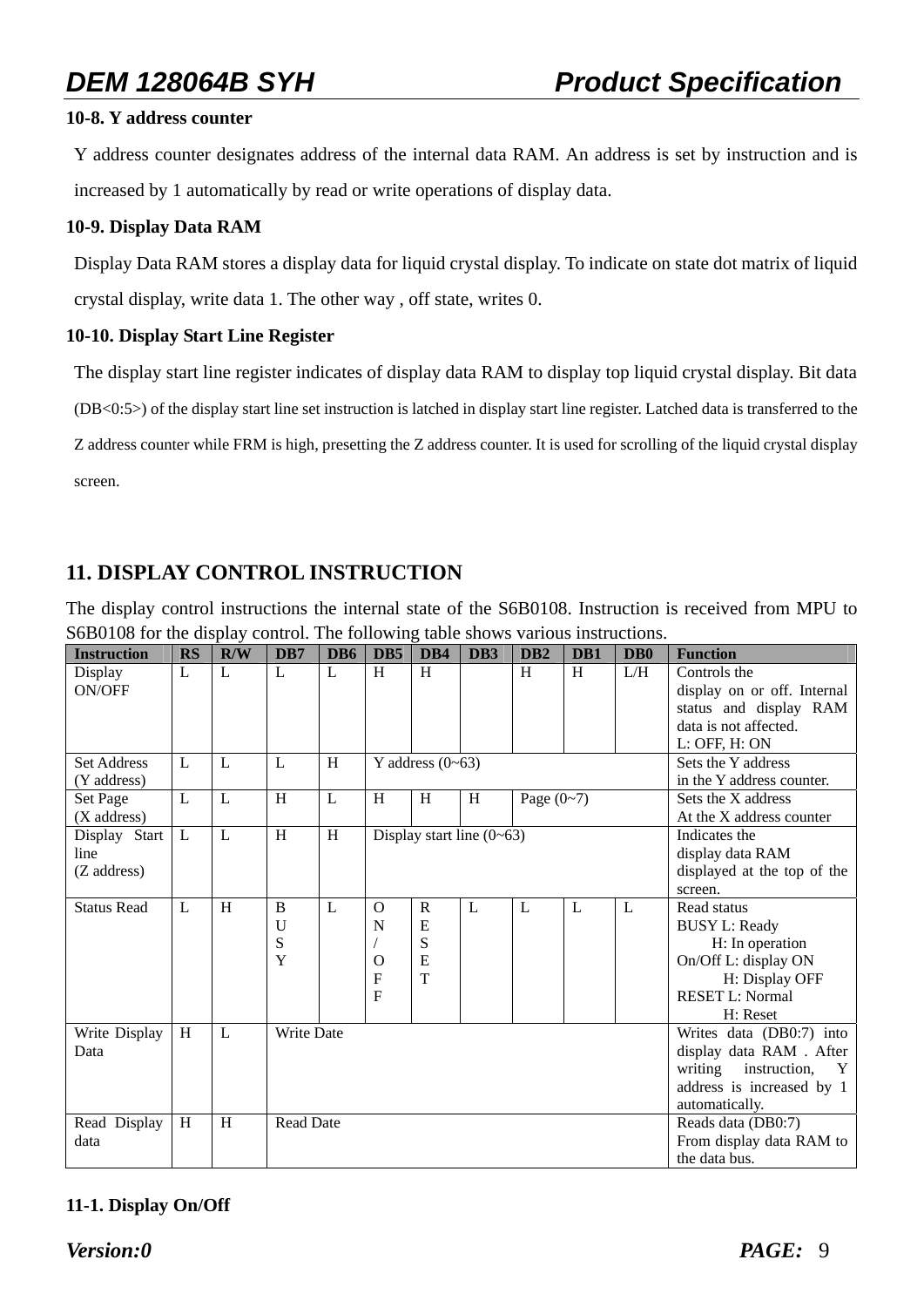*DEM 128064B SYH Product Specification* 

| <b>RS</b> | R/W<br>IV | DB7 | DB6 | DB5 | DB4 | DB3 | DB <sub>2</sub> | DB1 | DB <sub>0</sub> |
|-----------|-----------|-----|-----|-----|-----|-----|-----------------|-----|-----------------|
|           |           |     |     |     |     |     |                 |     | D0              |

The display data appears when D is 1 and disappears when D is 0.

Though the data is not on the screen with D=0, it remains display data RAM.

Therefore, you can make it appear by changing  $D=0$  into  $D=1$ .

### **11-2. Set Address (Y Address)**

| <b>RS</b> | R/W | DB7 | DB6 | DB5 | DB4 | DB3             | DB <sub>2</sub> | DB <sub>1</sub> | DB <sub>0</sub> |
|-----------|-----|-----|-----|-----|-----|-----------------|-----------------|-----------------|-----------------|
| - 0       |     |     |     | AC5 | AC4 | AC <sub>3</sub> | AC2             | AC1             | $\Delta$ CC     |
|           |     |     |     |     |     |                 |                 |                 |                 |

Y address (AC0~AC5) of the display data RAM is set in the Y address counter.

An address is set by instruction and increased by 1 automatically by read or write operations of display data. **11-3. Set Page (X Address)** 

| <b>RS</b> | R/W | DB7 | DB6 | DB5 | DB4 | DB3 | DB <sub>2</sub> | DB1 | DB <sub>0</sub> |
|-----------|-----|-----|-----|-----|-----|-----|-----------------|-----|-----------------|
|           |     |     |     |     |     |     | AC2             | ACI | AU              |

X address (AC0~AC2) of the display data RAM is set in the X address register.

Writing or reading to or from MPU is executed in this specified page until the next page is set.

### **11-4. Display Start Line (Z Address)**

| <b>RS</b> | R/W | DB7 | DB6 | DB5 | DB4 | DB3 | DB <sub>2</sub> | DB1 | $\mathbf{DB}0$ |
|-----------|-----|-----|-----|-----|-----|-----|-----------------|-----|----------------|
| 0         |     |     |     | w   |     | AC3 | AU 2            | AUI |                |

Z address (AC0~AC5) of the display data RAM is set in the display start line register and display at the top of the screen.

When the display duty cycle is  $1/64$  or others ( $1/32~1/64$ ), the data of total line number of LCD screen, from the line specified by display start line instruction, is displayed.

### **11-5. Status Read**

| <b>RS</b>        | <b>R/W</b> | DD7 | nd/<br>DB0 | DB5      | DB4 | DB3 | DR2 | DB <sub>1</sub> | <b>DB0</b> |
|------------------|------------|-----|------------|----------|-----|-----|-----|-----------------|------------|
| $\boldsymbol{0}$ |            | .   |            | N<br>,нь | י ש |     |     |                 |            |
| ______           |            |     |            |          |     |     |     |                 |            |

### **BUSY**

When BUSY is 1, the Chip is executing internal operation and no instructions are accepted.

When BUSY is 0, the Chip is ready to accept any instructions.

### **ON/OFF**

When ON/OFF is 1, the display is on.

When ON/OFF is 0, the display is off.

### **RESET**

When RESET is 1, the system is being initialized.

In this condition is 0, no instructions except status read can be accepted.

When RESET is 0, initialized has finished and the system is in the usual operation condition

### **11-6. Write Display data**

| R/W | -<br>DB7 | nn.<br>VD0  | DB5            |              | DB3      | DB <sub>2</sub> | DB <sub>1</sub> | <b>DB0</b>                                 |
|-----|----------|-------------|----------------|--------------|----------|-----------------|-----------------|--------------------------------------------|
|     | ້        | Dσ<br>_____ | D <sub>5</sub> | $\sim$<br>D4 | ້<br>- - | ◡▵              | ້               | D <sub>0</sub><br>$\overline{\phantom{0}}$ |

Writes data (D0~D7) into the display data RAM.

After writing instruction, Y addressed is increased 1 automatically.

### **11-7. Read Display data**

| R/W | $\sim$<br>DB7 | DB6 | ND E<br>JDF    | DB4            | DB3 | DB <sub>2</sub> | DD 1 | $\overline{\text{DB}0}$ |
|-----|---------------|-----|----------------|----------------|-----|-----------------|------|-------------------------|
| л.  |               | Dσ  | D <sub>5</sub> | D <sub>4</sub> | ້   | ◡               |      | D <sub>0</sub>          |

Reads data (D0~D7) from the display data RAM.

After reading instruction, Y addressed is increased 1 automatically.

### **12. LCD MODULES HANDLING PRECAUTIONS**

 $\blacksquare$  Please remove the protective foil of polarizer before using.